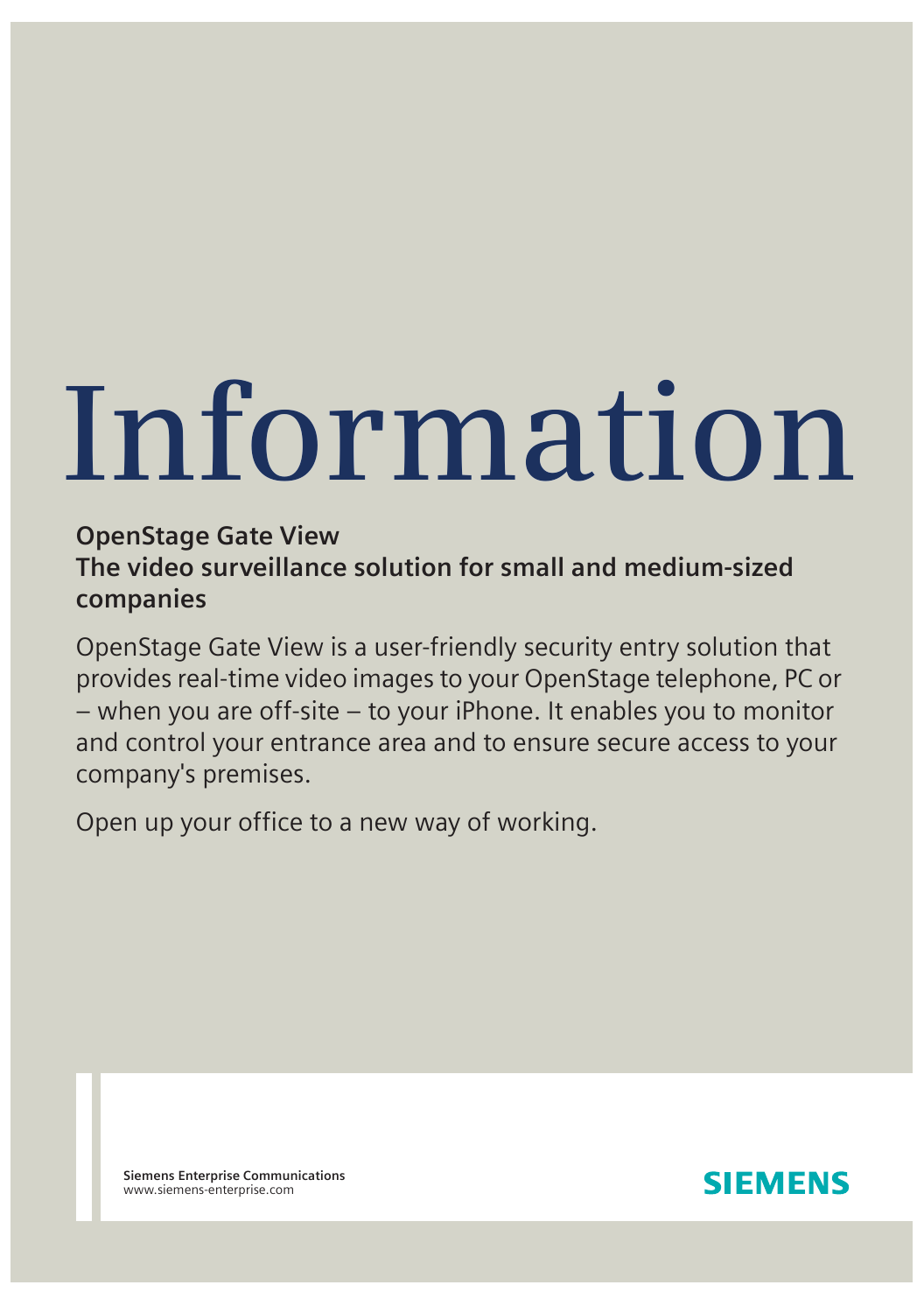# **The secure and dependable video surveillance solution for your company – at an attractive price**

# **More security**

OpenStage Gate View makes real-time video surveillance of entrance areas possible for small and medium-sized companies.

With it, you can easily, securely and dependably monitor and control the following areas, for example:

- Reception area
- Parking lot
- Door
- Secure area
- Company grounds



**The solution – full-coverage video surveillance, around the clock**

#### **Overview**

- Real-time video streaming concurrently to two OpenStage 60/80 phones
- Video images also available simultaneously on an iPhone
- Video images can also be displayed by means of Web-based Management (WBM)
- Connection of an IP-based video camera (webcam)
- Complete solution pre-installed on a plug PC
- No licensing fees
- User-friendly administration, thanks to Web-based Management (WBM)
- Communications systems – OpenScape Office MX/LX V3 – HiPath 3000 V8/V9

## **Installation**

OpenStage Gate View is a security solution that is user-friendly and easy to maintain. It is delivered completely pre-installed on a small plug PC. This way it can be easily integrated into an existing network and quickly, dependably and securely deployed.

## **On the OpenStage 60/80**

The video images can be conveniently shown in real-time, with ample visibility on the large color displays of both of the OpenStage 60/80 HFA phones. As a result, you have everything under control from your OpenStage workstation. You can continue attending to your regular work while at the same time keeping an eye on your OpenStage phone.

Combined with a door intercom system, you can also establish voice communication and open the door for someone at the monitored area by just pressing a button on the OpenStage telephone.



**OpenStage Gate View on the OpenStage 80 telephone**

## **On the iPhone**

OpenStage Gate View also has a solution available for employees who frequently travel, delivering real-time video images to the iPhone. Usage is very user-friendly, thanks to an application that can be conveniently downloaded in the familiar way from the Apple App Store.



**OpenStage Gate View on the iPhone**

## **On the PC**

In addition to video surveillance using an OpenStage telephone or an iPhone, OpenStage Gate View also permits surveillance from a PC.

Handling is simple and user-friendly via the Service menu of OpenStage Gate View, the Web-based Management (WBM).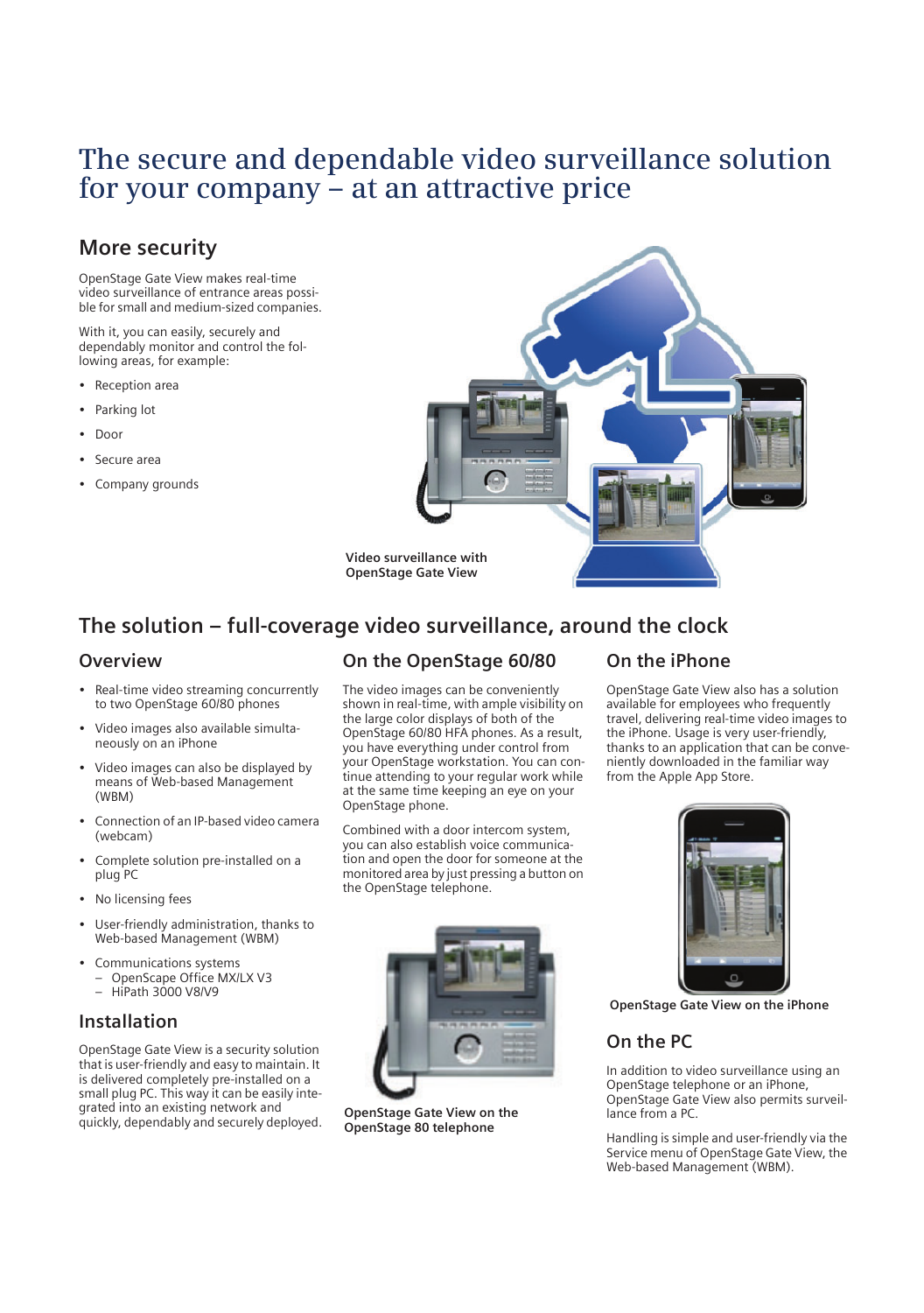# **Integration in a customer environment**



**Customer environment and OpenStage Gate View** 

# **Technical requirements**

# **Plug PC**

OpenStage Gate View software is delivered pre-installed on a plug PC.

- Order versions:
- Plug PC EU
- Plug PC UK



**Plug PC**

The delivery scope respectively comprises:

- Plug PC with OpenStage Gate View software pre-installed
- Software and documentation on an enclosed DVD

**Note**: The end-user devices, communications systems and video cameras described in this section are not included in the delivery scope.

# **Endpoints**

**OpenStage 60/80 HFA**



**OpenStage 60**



**OpenStage 80**

OpenStage 60 and 80 are high-end telephones with premium performance features, materials and components. Their industry-leading LCD display and the open platform for productivity-boosting applications unleash the entire business potential of the telephone.

**Apple iPhone**



The iPhone app for OpenStage Gate View is available from the Apple App Store.